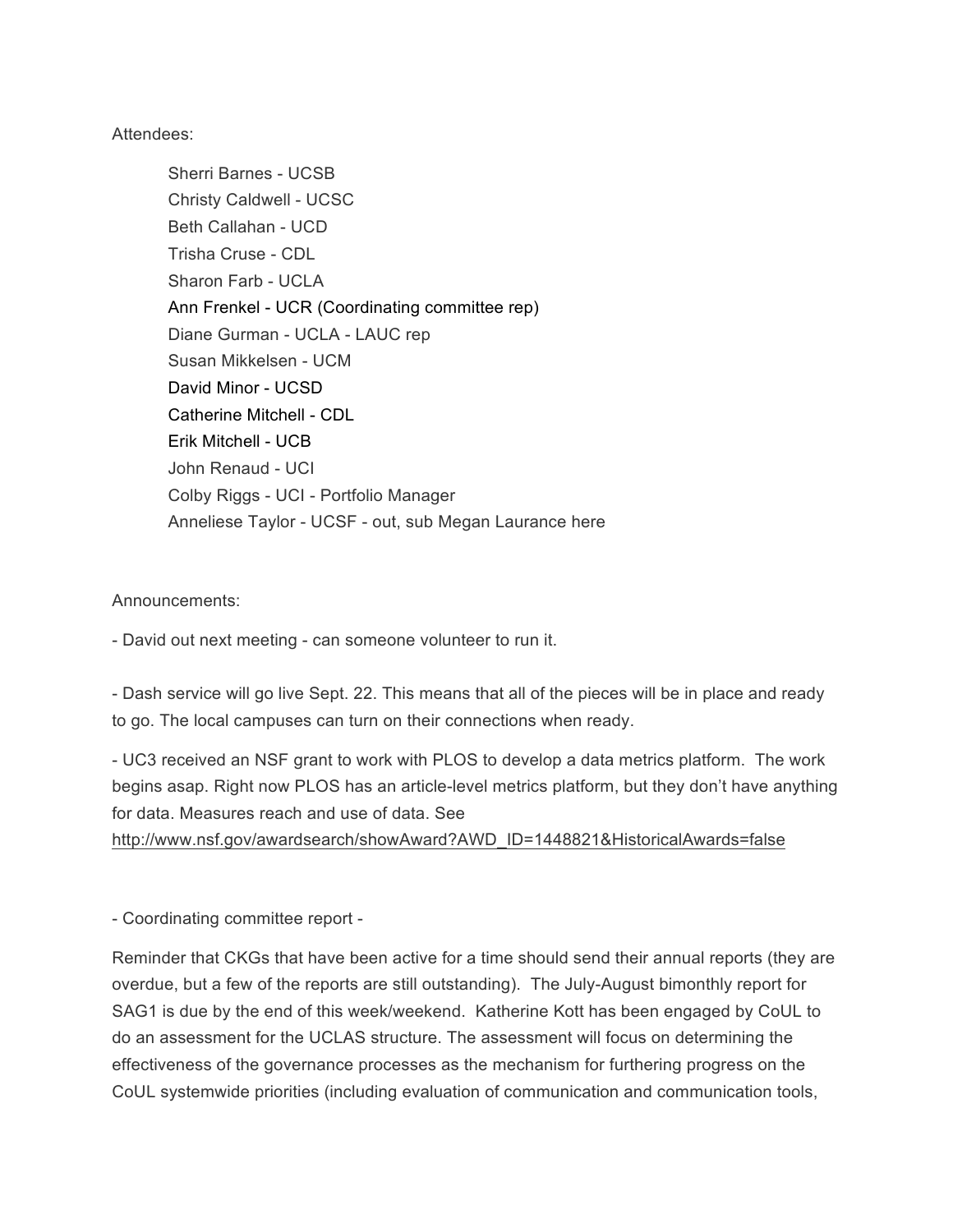group formation and leadership, organizational structure and reporting relationships, and collaborative workspace). Target date for completion is November 30, 2014.

Discussion topics:

- 1. Subgroup to work on SAG1 priorities and deliverables
	- a. Colby, Erik, Beth, Trisha, David
	- b. Schedule?
		- c. Email discussions in September
		- d. Intensive virtual meeting first week of october (Beth could come to UCB if that would be helpful for some in-person/Skype meeting (yay!)
			- e. Information for review by SAG group by October 17th?
- 2. Note-taking tweeks
	- a. Weekly recorder
	- b. Volunteer to help with public posting ask for the weekly person to do the first draft of the public facing notes, then the group would sign off on it.
- 3. New Data Curation CKG
	- a. Has met and defined a number of subgroups
	- b. What's the best way to interface with them?

c. Have the chair bring things to us on a quarterly basis - attend one of our meetings. David to invite the chair, Shu Liu - UCI shu.liu@uci.edu, to come to one of our meetings in the near future just to get to know each other.

d. Also be clear that they are free to send us materials at any time.

- 4. Open Access Publishing Fund Pilot Assessment Report
	- a. Next step, as discussed last time: report issued, with our comments. Kerry Scott / CLS will coordinate next step.

## 5. Shared Metadata Policy from SAG2

a. Comments from people who have read the report or talked to their campus people?

b. There seem some generally good ideas here, but what are the actual steps and decisions here, and why were they chosen? What in general is the context around this? There's lots of implementation here, but it's not clear what the actual policy decisions are.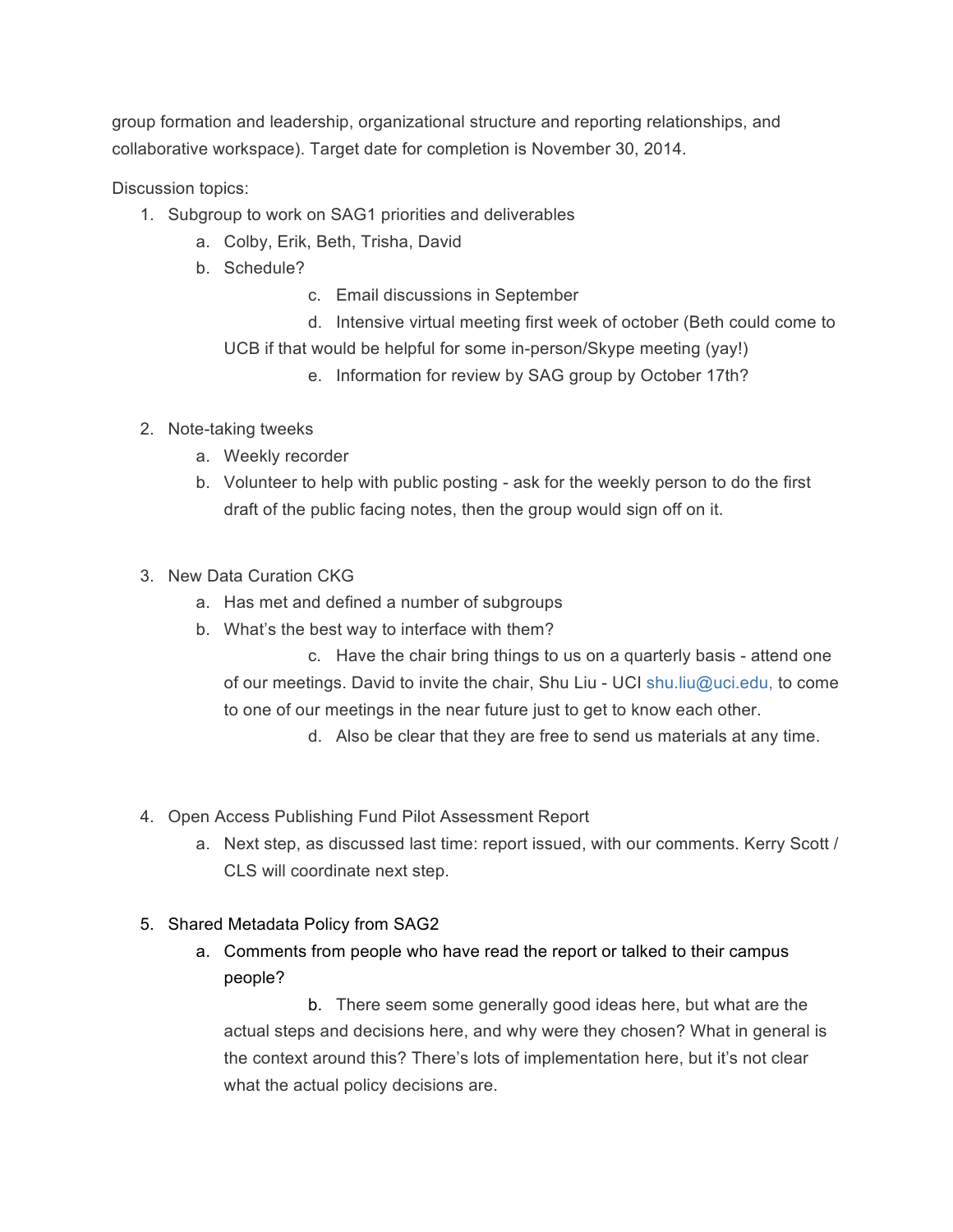c. It might be appropriate for SAG1 to put forward some comments that we've surfaced, even though we weren't asked to do this.

d. There was some discussion around whether or not CC0 would work. CDL ran into issues around trying to use CC0 for published datasets.

e. There was a discussion around the value of publishing metadata across UC and finding ways to allow UC libraries to adopt and share metadata more widely. It was suggested that there needs to be a parallel effort to find a way to share bibliographic metadata from the RLFs to UCs as a way of ensuring that collections that are shared across UC are discoverable.

## 6. OSC Update -

a. The OSC workplan for 14/15.

b. Sep - messaging to be worked on about the OSC process and connection with the advisory structure.

- c. Oct 3 deeper discussion222 in the SAG1 meeting on the doc
- d. Mid- Oct release of SAG1 academic year plan
- 7. OA Policy implementation update
	- a. In-depth 30 page report and evaluation of the Elements system, and how it works within the policy.
	- b. Decision was to not release the harvester this summer, but do a soft launch in September and then one the next release is done, to release the harvester during OA week (October 20-24).
	- c. They will be talking about all this with the campus partners.
- 8. UC Code camp
	- a. Update: see blog post <http://datapub.cdlib.org/2014/09/03/the-first-uc-librariescode-camp/>
	- b. Outcomes:

c. Establish a new Common Knowledge Group for Libraries Information Technologists. We need to draft a charter and establish the initial principles of group. *Status: in progress, being led by Rosalie Lack, CDL*

d. Help articulate the need for more resources (staff, knowledge, skills, funding) that would allow libraries better support data and researchers creating/managing data. *Status: database of skills table is being filled out. Will*